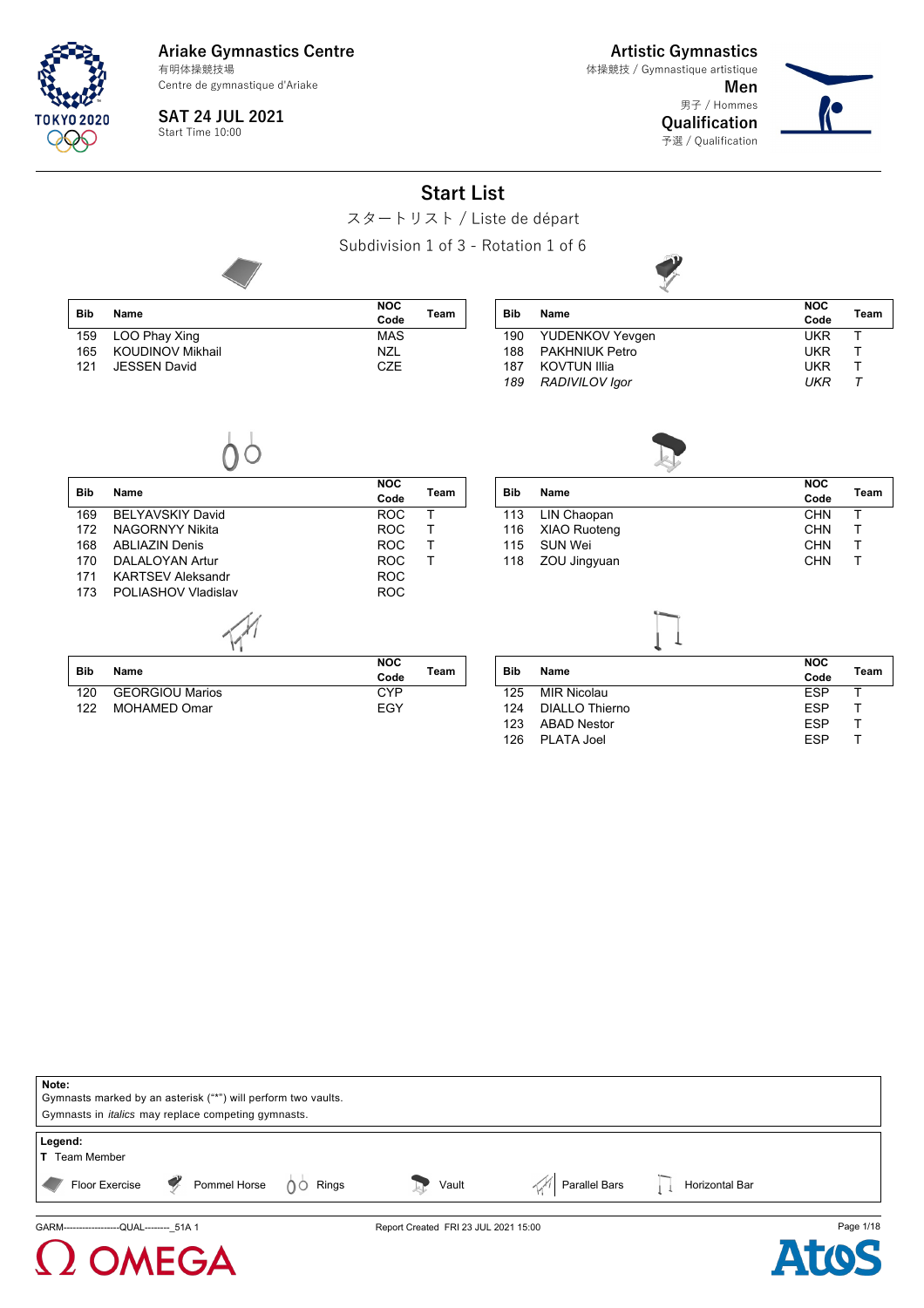Centre de gymnastique d'Ariake

**SAT 24 JUL 2021**

Start Time 10:25

FGA

**Artistic Gymnastics Men** 体操競技 / Gymnastique artistique

男子 / Hommes **Qualification** 予選 / Qualification



#### **Start List** スタートリスト / Liste de départ Subdivision 1 of 3 - Rotation 2 of 6 **Bib Name NOC Code Team** 124 DIALLO Thierno ESP T<br>123 ABAD Nestor ESP T 123 ABAD Nestor **ESP T**<br>125 MIR Nicolau **New York Strategy Profile SP T** 125 MIR Nicolau ESP T 126 PLATA Joel ESP T ZAPATA Rayderley **Bib Name NOC Code Team** 159 LOO Phay Xing<br>165 KOUDINOV Mikhail MXI NZI 165 KOUDINOV Mikhail NZL 121 JESSEN David 141 Mc CLENAGHAN Rhys **IRL Bib Name NOC Code Team** 190 YUDENKOV Yevgen UKR T 189 RADIVILOV Igor UKR T 187 KOVTUN Illia 188 PAKHNIUK Petro **WALKER THE SERVIT SERVIT SERVIT BET Bib Name NOC Code Team** 169 BELYAVSKIY David ROC T 172 NAGORNYY Nikita ROC \* T 168 ABLIAZIN Denis ROC \* T 170 DALALOYAN Artur 171 KARTSEV Aleksandr North ROC 173 POLIASHOV Vladislav **ROC Bib Name NOC Code Team** 115 SUN Wei CHN T<br>116 XIAO Ruotena CHN T 116 XIAO Ruoteng CHN CHN<br>113 LIN Chaopan CHN CHN 113 LIN Chaopan CHN T 118 ZOU Jingyuan CHN T<br>117 YOU Hao CHN CHN YOU Hao **Bib Name NOC Code Team** 161 DEURLOO Bart NED 120 GEORGIOU Marios CYP 122 MOHAMED Omar 162 ZONDERLAND Epke NED



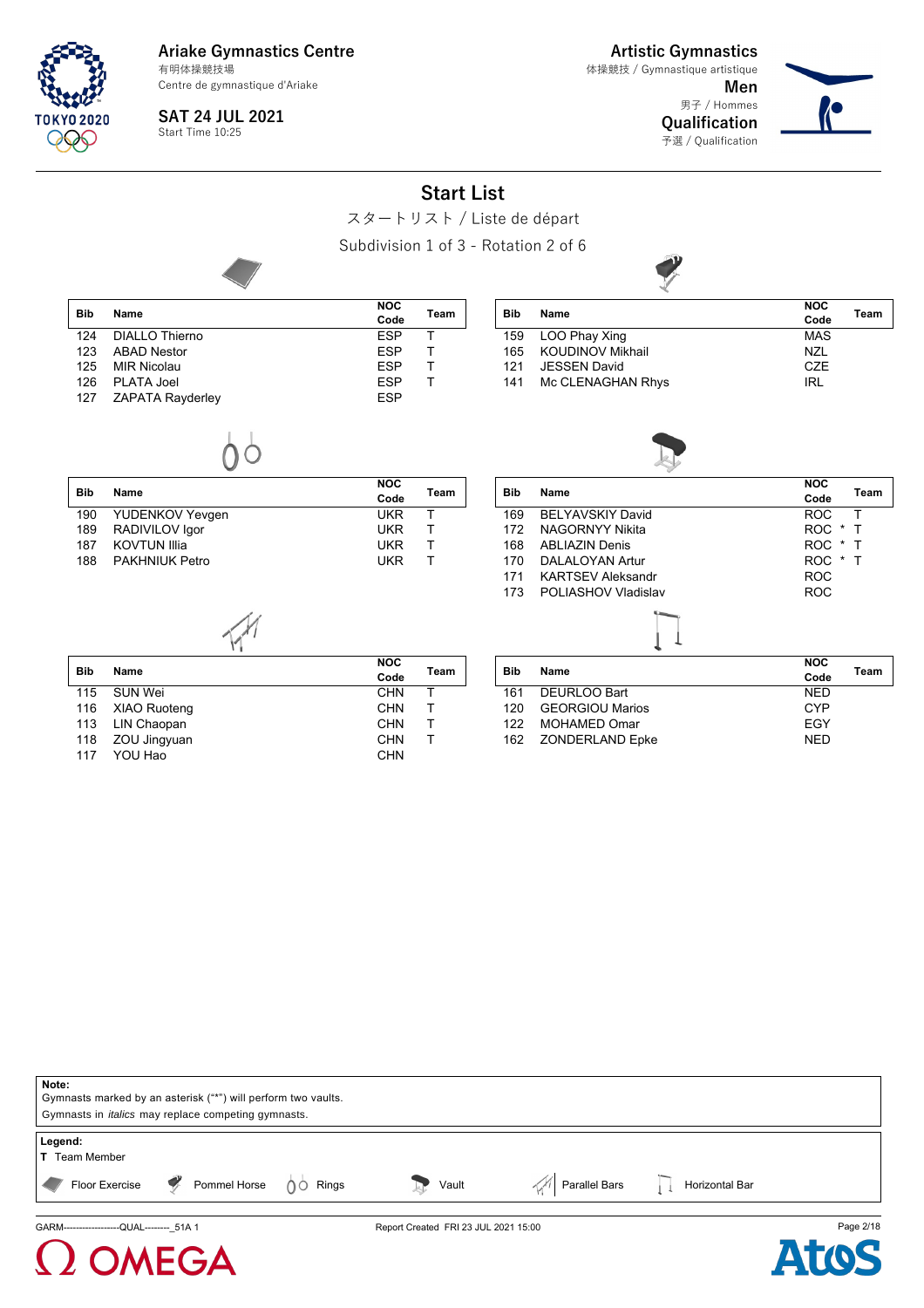Centre de gymnastique d'Ariake

**SAT 24 JUL 2021** Start Time 10:50

**Artistic Gymnastics Men** 体操競技 / Gymnastique artistique

> 男子 / Hommes **Qualification** 予選 / Qualification



## **Start List** スタートリスト / Liste de départ Subdivision 1 of 3 - Rotation 3 of 6 **Bib Name NOC Code Team** 143 SHATILOV Alexander **ISR** 142 DOLGOPYAT Artem **ISR**<br>120 GEORGIOU Marios **ISBN 2006** CYP 120 GEORGIOU Marios 122 MOHAMED Omar **EGY Bib Name NOC Code Team** 125 MIR Nicolau ESP T 123 ABAD Nestor **ESP T**<br>126 PLATA Joel **ESP T** 126 PLATA Joel ESP T 124 DIALLO Thierno ESP T **Bib Name NOC Code Team** 159 LOO Phay Xing MAS 165 KOUDINOV Mikhail NZL NZL NZL NESSEN David 121 JESSEN David **Bib Name NOC Code Team** 190 YUDENKOV Yevgen UKR T 187 KOVTUN Illia UKR T 188 PAKHNIUK Petro UKR T 189 RADIVILOV Igor **Bib Name NOC Code Team** 172 NAGORNYY Nikita ROC T 169 BELYAVSKIY David<br>170 DALALOYAN Artur 170 ROC T DALALOYAN Artur 168 ABLIAZIN Denis ROC T KARTSEV Aleksandr 173 POLIASHOV Vladislav **ROC Bib Name NOC Code Team** 115 SUN Wei CHN T<br>116 XIAO Ruoteng CHN T 116 XIAO Ruoteng CHN T<br>113 LIN Chaopan CHN T 113 LIN Chaopan 118 ZOU Jingyuan CHN T



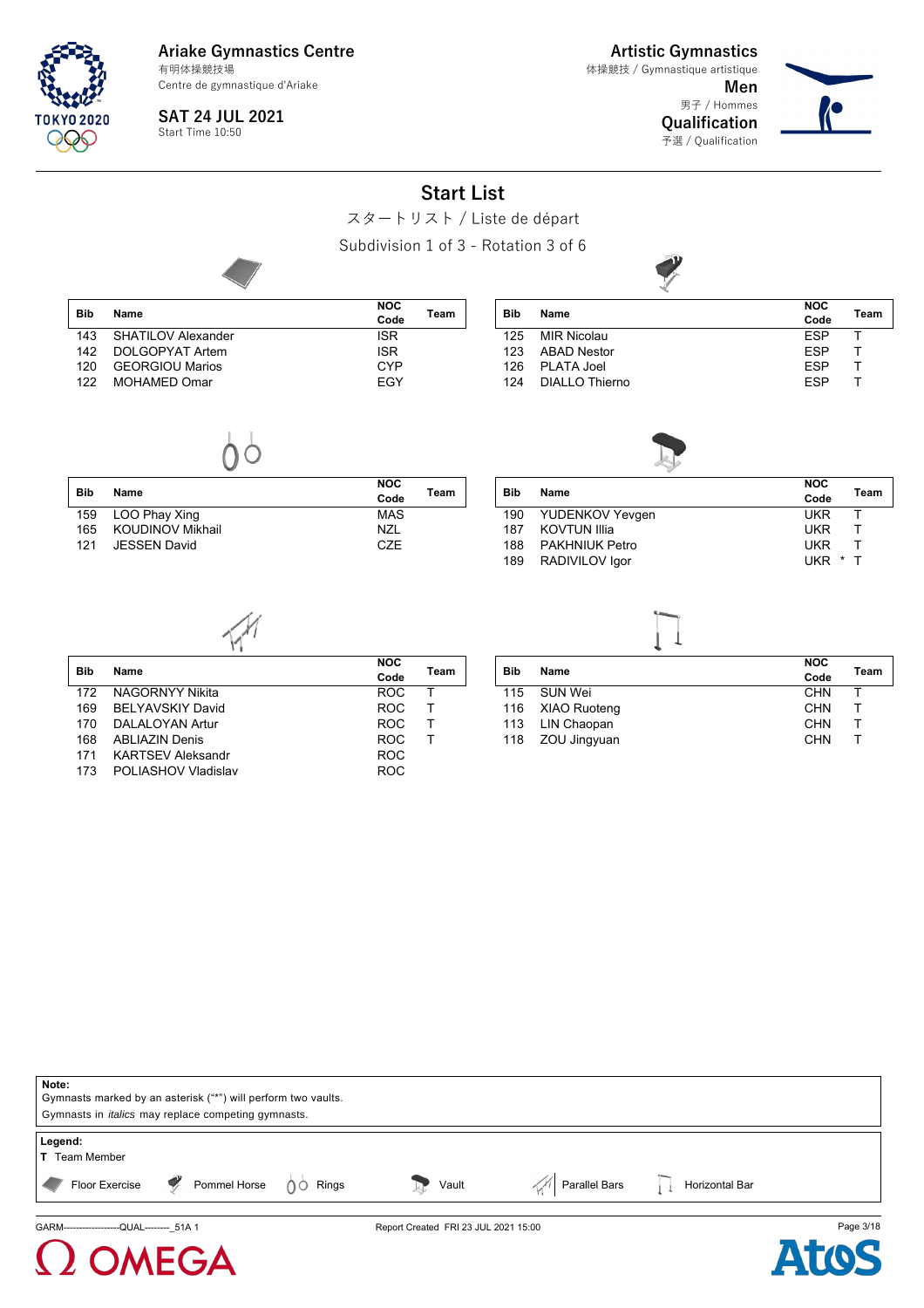Centre de gymnastique d'Ariake

**SAT 24 JUL 2021** Start Time 11:15

FGA

**Artistic Gymnastics** 体操競技 / Gymnastique artistique

> **Men** 男子 / Hommes **Qualification** 予選 / Qualification



# **Start List** スタートリスト / Liste de départ Subdivision 1 of 3 - Rotation 4 of 6 **Bib Name NOC Code Team** 115 SUN Wei CHN T<br>113 LIN Chaopan CHN T 113 LIN Chaopan CHN T<br>116 XIAO Ruoteng CHN T 116 XIAO Ruoteng CHN T<br>118 ZOU Jingyuan CHN T 118 ZOU Jingyuan **Bib Name NOC Code Team** 142 DOLGOPYAT Artem **ISR**<br>120 GEORGIOU Marios CYP 120 GEORGIOU Marios<br>122 MOHAMED Omar CCCC EGY 122 MOHAMED Omar **Bib Name NOC Code Team** 125 MIR Nicolau **ESP T** 124 DIALLO Thierno **ESP T**<br>126 PLATA Joel **ESP T** 126 PLATA Joel 123 ABAD Nestor **ESP** T **Bib Name NOC Code Team** 165 KOUDINOV Mikhail NZL 121 JESSEN David<br>167 DRAGULESCU Marian CHARA COU 167 DRAGULESCU Marian **ROU** \* 159 LOO Phay Xing MAS **Bib Name NOC Code Team** 190 YUDENKOV Yevgen UKR T<br>187 KOVTUN Illia 187 KOVTUN Illia UKR T PAKHNIUK Petro *189 RADIVILOV Igor UKR T* **Bib Name NOC Code Team** 172 NAGORNYY Nikita ROC T 169 BELYAVSKIY David<br>170 DALALOYAN Artur 170 ROC T 170 DALALOYAN Artur 168 ABLIAZIN Denis ROC T KARTSEV Aleksandr 173 POLIASHOV Vladislav **ROC**

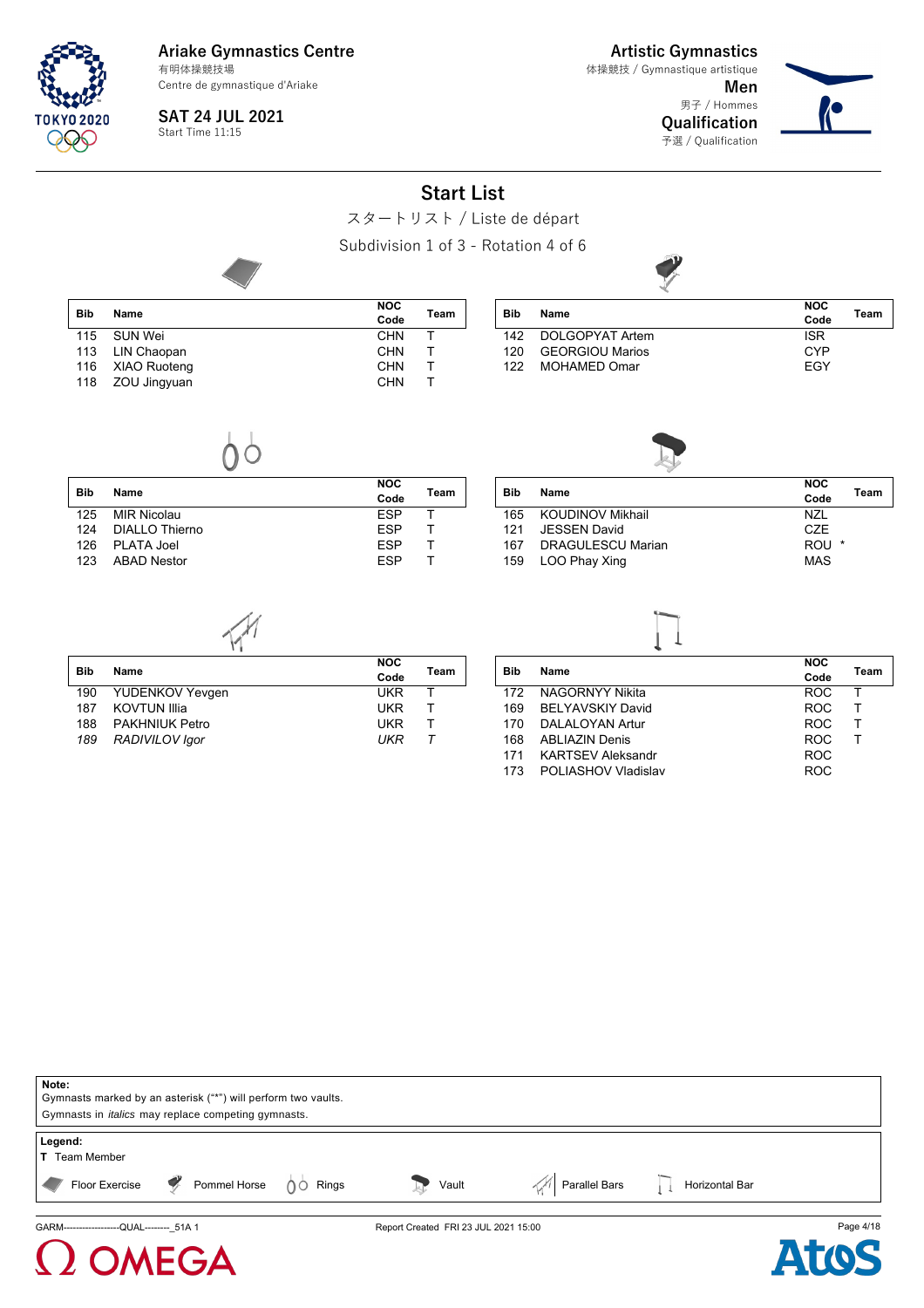Centre de gymnastique d'Ariake

**SAT 24 JUL 2021**

Start Time 11:40

**Artistic Gymnastics Men** 男子 / Hommes 体操競技 / Gymnastique artistique

![](_page_4_Picture_5.jpeg)

![](_page_4_Picture_6.jpeg)

## **Start List** スタートリスト / Liste de départ Subdivision 1 of 3 - Rotation 5 of 6 **Bib Name NOC Code Team** 168 ABLIAZIN Denis **ROC T**<br>172 NAGORNYY Nikita ROC T 172 NAGORNYY Nikita ROC T 169 BELYAVSKIY David 170 DALALOYAN Artur ROC T KARTSEV Aleksandr 173 POLIASHOV Vladislav **ROC Bib Name NOC Code Team** era a term of the control of the control of the control of the child of the child of the child of the child of the child of the child of the child of the child of the child of the child of the child of the child of the chi 115 SUN Wei CHN T<br>116 XIAO Ruoteng CHN T 116 XIAO Ruoteng 113 LIN Chaopan CHN T **Bib Name NOC Code Team** 120 GEORGIOU Marios CYP 122 MOHAMED Omar **EGY Bib Name NOC Code Team** 124 DIALLO Thierno ESP T 126 PLATA Joel ESP T 123 ABAD Nestor **ESP ESP 125 MIR Nicolau ESP \*** 125 MIR Nicolau ESP \* T 127 ZAPATA Rayderley **Bib Name NOC Code Team** 121 JESSEN David<br>159 LOO Phay Xing MAS **Bib Name NOC Code Team** 190 YUDENKOV Yevgen UKR T

![](_page_4_Picture_8.jpeg)

| Bib | Name                | <b>NOC</b> | Team |
|-----|---------------------|------------|------|
|     |                     | Code       |      |
| 190 | YUDENKOV Yevgen     | <b>UKR</b> |      |
| 188 | PAKHNIUK Petro      | <b>UKR</b> |      |
| 187 | <b>KOVTUN Illia</b> | UKR        |      |
| 189 | RADIVILOV Igor      | UKR        |      |
|     |                     |            |      |

![](_page_4_Picture_10.jpeg)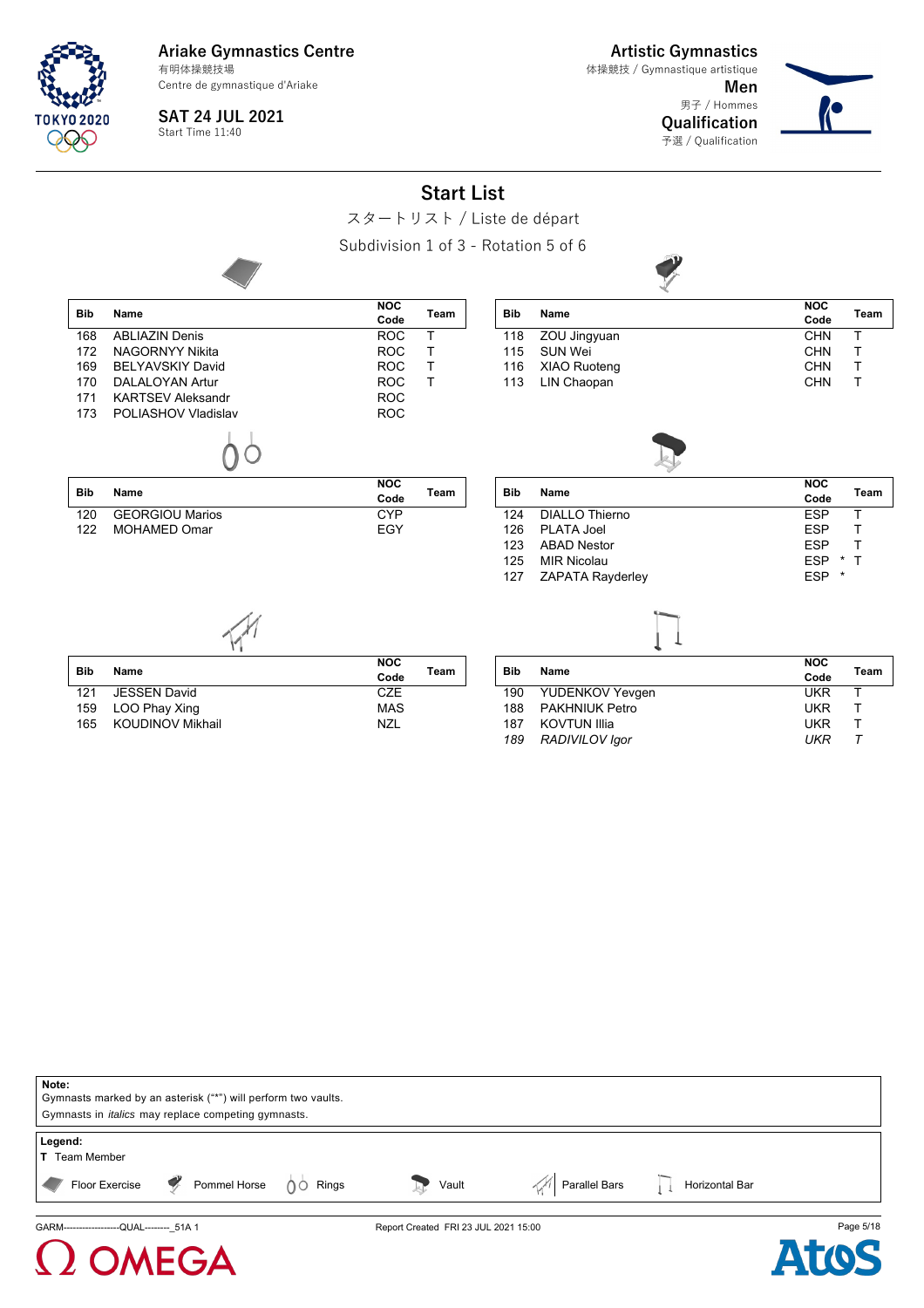Centre de gymnastique d'Ariake

**Artistic Gymnastics** 体操競技 / Gymnastique artistique

> **Men** 男子 / Hommes **Qualification**

> 予選 / Qualification

![](_page_5_Picture_4.jpeg)

**SAT 24 JUL 2021** Start Time 12:05

TNKYN 2020

**Start List**

![](_page_5_Figure_7.jpeg)

| Note:                                                                           |                                      |                |           |
|---------------------------------------------------------------------------------|--------------------------------------|----------------|-----------|
| Gymnasts marked by an asterisk ("*") will perform two vaults.                   |                                      |                |           |
| Gymnasts in <i>italics</i> may replace competing gymnasts.                      |                                      |                |           |
| Legend:<br><b>T</b> Team Member                                                 |                                      |                |           |
| Floor Exercise $\sqrt{2}$ Pommel Horse $\sqrt{6}$ Rings<br>$\blacktriangledown$ | Parallel Bars<br>Vault               | Horizontal Bar |           |
| GARM-------------------QUAL-------- 51A 1                                       | Report Created FRI 23 JUL 2021 15:00 |                | Page 6/18 |

![](_page_5_Picture_9.jpeg)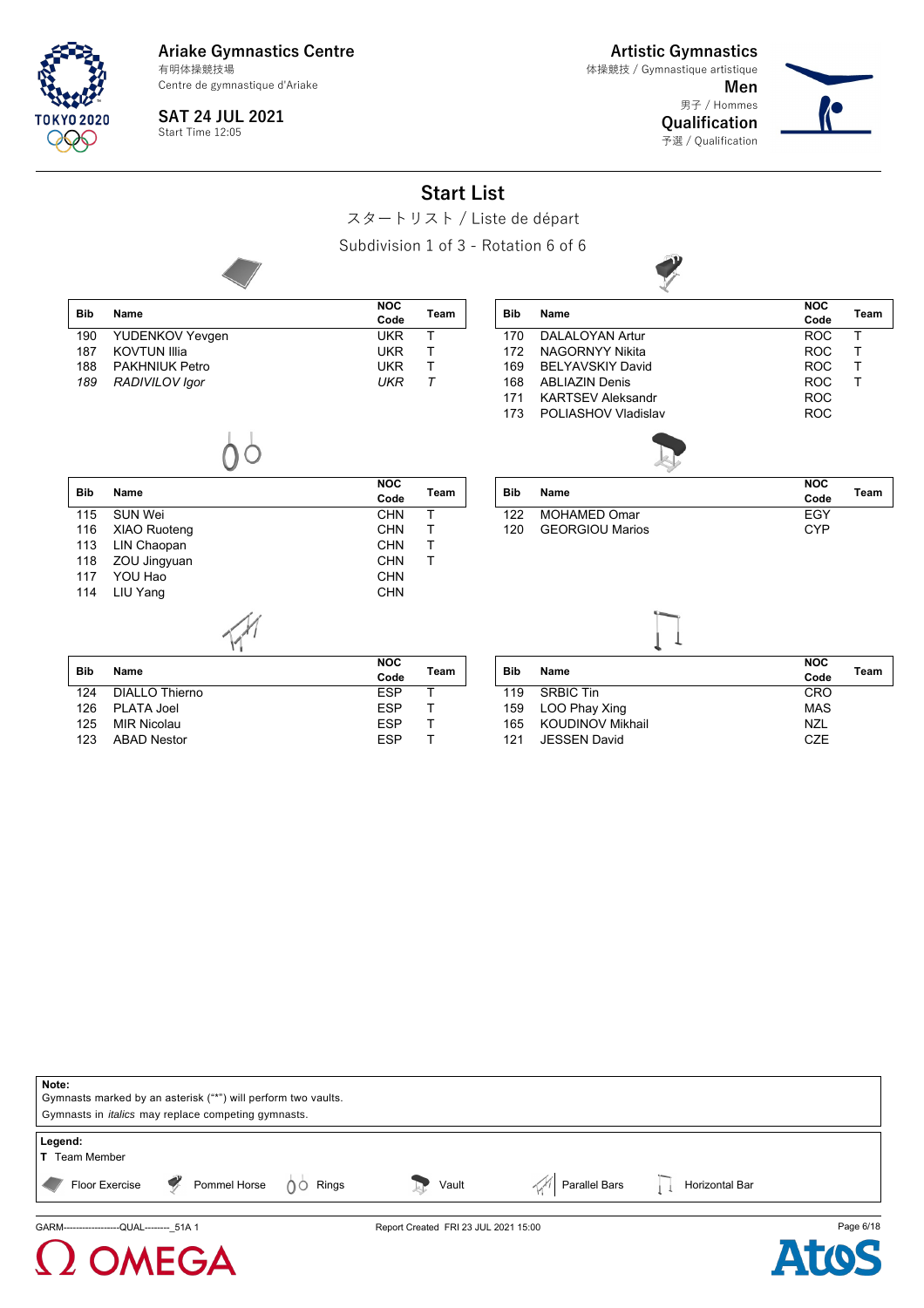Centre de gymnastique d'Ariake

**SAT 24 JUL 2021**

Start Time 14:30

**TOKYO 2020** 999

 $\overline{\phantom{a}}$ 

**Artistic Gymnastics** 体操競技 / Gymnastique artistique

**Men** 男子 / Hommes **Qualification** 予選 / Qualification

![](_page_6_Picture_6.jpeg)

# **Start List**

![](_page_6_Picture_8.jpeg)

Subdivision 2 of 3 - Rotation 1 of 6

![](_page_6_Picture_10.jpeg)

| <b>Bib</b> | Name                     | <b>NOC</b><br>Code | Team |
|------------|--------------------------|--------------------|------|
| 177        | <b>YUSOF Eddy</b>        | SUI                |      |
| 174        | <b>BAUMANN Christian</b> | SUI                |      |
| 175        | <b>BRAEGGER Pablo</b>    | SUI                |      |
| 176        | <b>GISCHARD Benjamin</b> | SUI                |      |

|     |                                  | <b>NOC</b> |      |
|-----|----------------------------------|------------|------|
| Bib | <b>Name</b>                      | Code       | Team |
| 107 | <b>SOARES Diogo</b>              | <b>BRA</b> |      |
| 108 | SOUZA Caio                       | <b>BRA</b> |      |
| 105 | <b>BARRETTO JUNIOR Francisco</b> | <b>BRA</b> |      |
| 106 | <b>MARIANO Arthur</b>            | <b>BRA</b> |      |

![](_page_6_Picture_13.jpeg)

| <b>Bib</b> | Name                        | <b>NOC</b><br>Code | Team |
|------------|-----------------------------|--------------------|------|
| 132        | HALL James                  | GBR                |      |
| 131        | FRASFR Joe                  | <b>GBR</b>         |      |
| 133        | <b>REGINI-MORAN Giarnni</b> | GBR                |      |
| 134        | <b>WHITLOCK Max</b>         | GRR                |      |

![](_page_6_Picture_15.jpeg)

| <b>Bib</b> | Name                   | <b>NOC</b><br>Code | Team |
|------------|------------------------|--------------------|------|
| 148        | KAYA Kazuma            | JPN.               |      |
| 146        | <b>HASHIMOTO Daiki</b> | JPN.               |      |
| 150        | <b>TANIGAWA Wataru</b> | JPN.               |      |
| 149        | KITAZONO Takeru        | <b>JPN</b>         |      |
| 151        | <b>UCHIMURA Kohei</b>  | <b>JPN</b>         |      |

EGA

| <b>Bib</b> |                       |            |      |
|------------|-----------------------|------------|------|
|            | Name                  | Code       | Team |
| 198        | LE Thanh Tung         | <b>VIE</b> |      |
| 103        | <b>BULL Tyson</b>     | <b>AUS</b> |      |
| 152        | KARIMI Milad          | <b>KAZ</b> |      |
| 178        | <b>RUMBUTIS David</b> | <b>SWE</b> |      |

![](_page_6_Picture_18.jpeg)

![](_page_6_Picture_19.jpeg)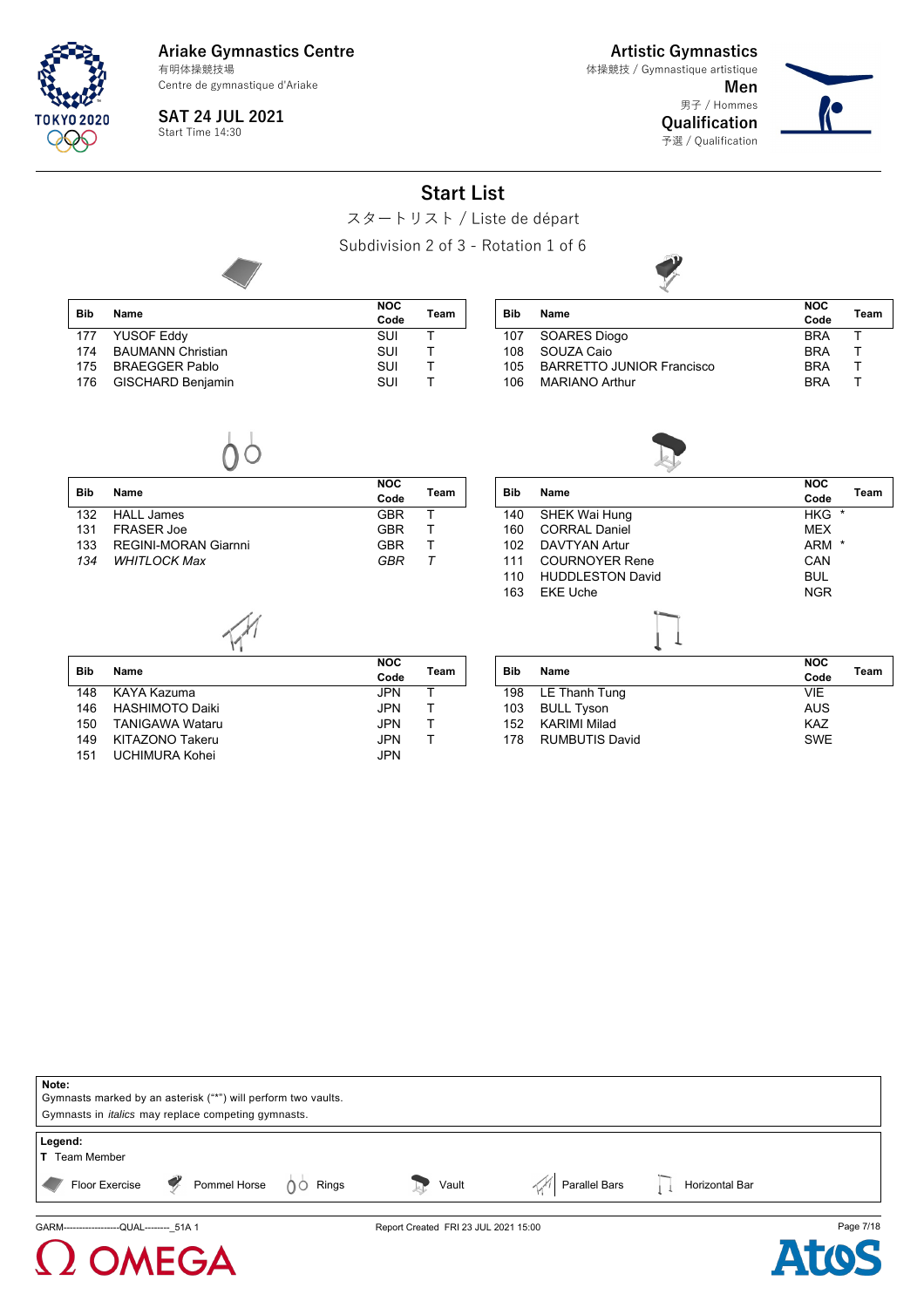Centre de gymnastique d'Ariake

**SAT 24 JUL 2021** Start Time 14:55

**Artistic Gymnastics**

**Men** 男子 / Hommes **Qualification** 体操競技 / Gymnastique artistique

予選 / Qualification

![](_page_7_Picture_5.jpeg)

![](_page_7_Figure_6.jpeg)

![](_page_7_Picture_7.jpeg)

# FGA

![](_page_7_Picture_9.jpeg)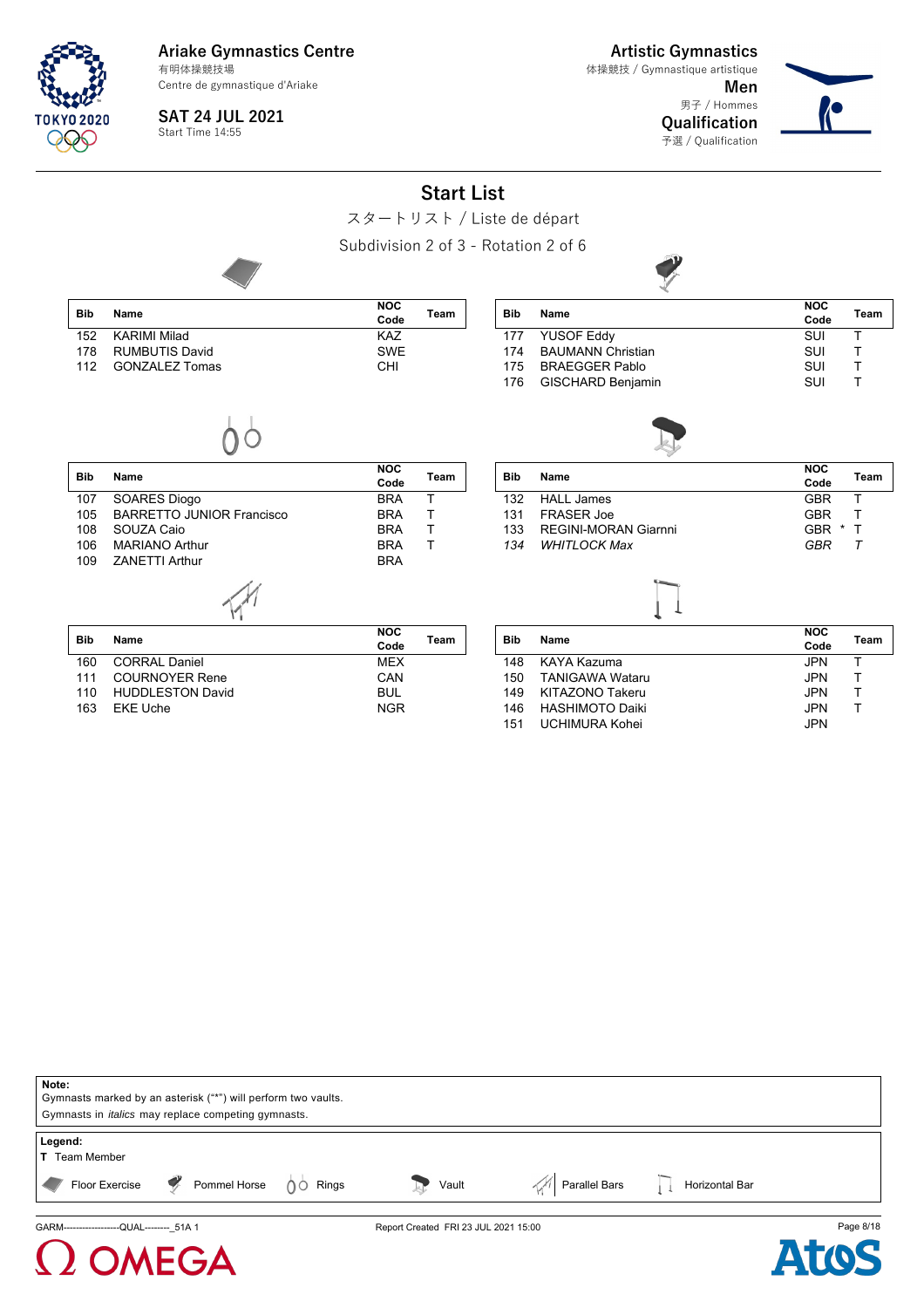Centre de gymnastique d'Ariake

**Artistic Gymnastics** 体操競技 / Gymnastique artistique

> **Men** 男子 / Hommes **Qualification**

予選 / Qualification

![](_page_8_Picture_4.jpeg)

**SAT 24 JUL 2021** Start Time 15:20

**Bib Name**

TOKYO 2020

**Bib Name**

 $\Omega$  OMEGA

**Start List**

スタートリスト / Liste de départ

Subdivision 2 of 3 - Rotation 3 of 6

![](_page_8_Figure_9.jpeg)

| <b>Bib</b> | Name                 | <b>NOC</b><br>Code | Team |
|------------|----------------------|--------------------|------|
| 134        | WHITI OCK Max        | <b>GBR</b>         |      |
| 133        | REGINI-MORAN Giarnni | GBR                |      |
| 132        | HALL James           | <b>GBR</b>         |      |
| 131        | FRASFR Joe           | GRR                |      |

| Bib | Name                    | <b>NOC</b> | Team |
|-----|-------------------------|------------|------|
|     |                         | Code       |      |
| 111 | <b>COURNOYER Rene</b>   | CAN        |      |
| 110 | <b>HUDDLESTON David</b> | <b>BUL</b> |      |
| 163 | <b>EKE Uche</b>         | <b>NGR</b> |      |
| 160 | <b>CORRAL Daniel</b>    | <b>MFX</b> |      |

| Note:<br>Gymnasts marked by an asterisk ("*") will perform two vaults.<br>Gymnasts in <i>italics</i> may replace competing gymnasts. |                                      |               |                |           |
|--------------------------------------------------------------------------------------------------------------------------------------|--------------------------------------|---------------|----------------|-----------|
| Legend:<br><b>T</b> Team Member                                                                                                      |                                      |               |                |           |
| Pommel Horse $\bigcirc$ Rings<br>Floor Exercise                                                                                      | Vault                                | Parallel Bars | Horizontal Bar |           |
| GARM--------------------QUAL-------- 51A 1                                                                                           | Report Created FRI 23 JUL 2021 15:00 |               |                | Page 9/18 |

![](_page_8_Picture_13.jpeg)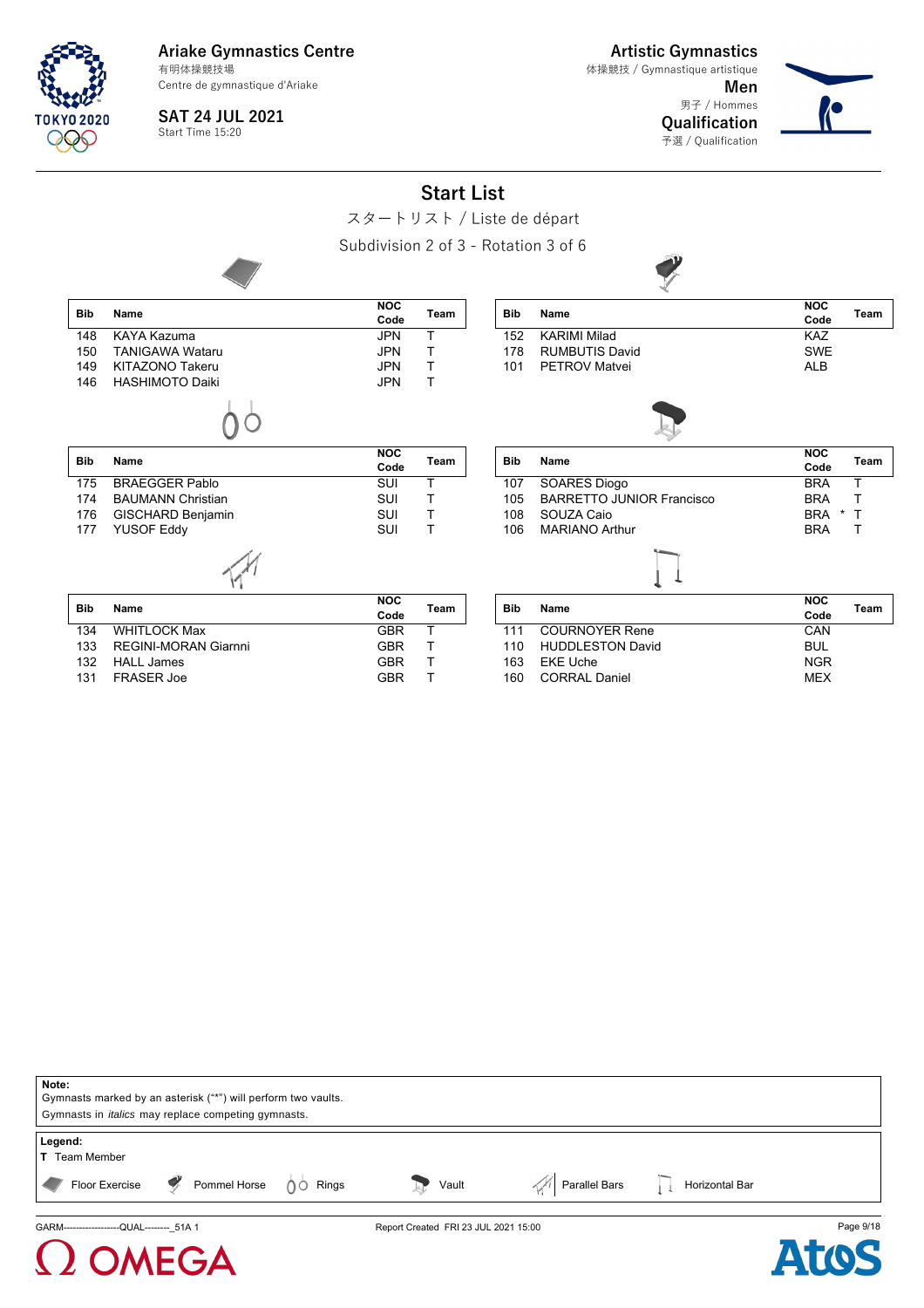Centre de gymnastique d'Ariake

**SAT 24 JUL 2021**

Start Time 15:45

**Artistic Gymnastics** 体操競技 / Gymnastique artistique

131 FRASER Joe GBR T

134 WHITLOCK Max

**Men** 男子 / Hommes **Qualification**

予選 / Qualification

![](_page_9_Picture_6.jpeg)

Subdivision 2 of 3 - Rotation 4 of 6

108 SOUZA Caio BRA T

106 MARIANO Arthur

FGA

![](_page_9_Figure_8.jpeg)

スタートリスト / Liste de départ

![](_page_9_Figure_10.jpeg)

![](_page_9_Picture_11.jpeg)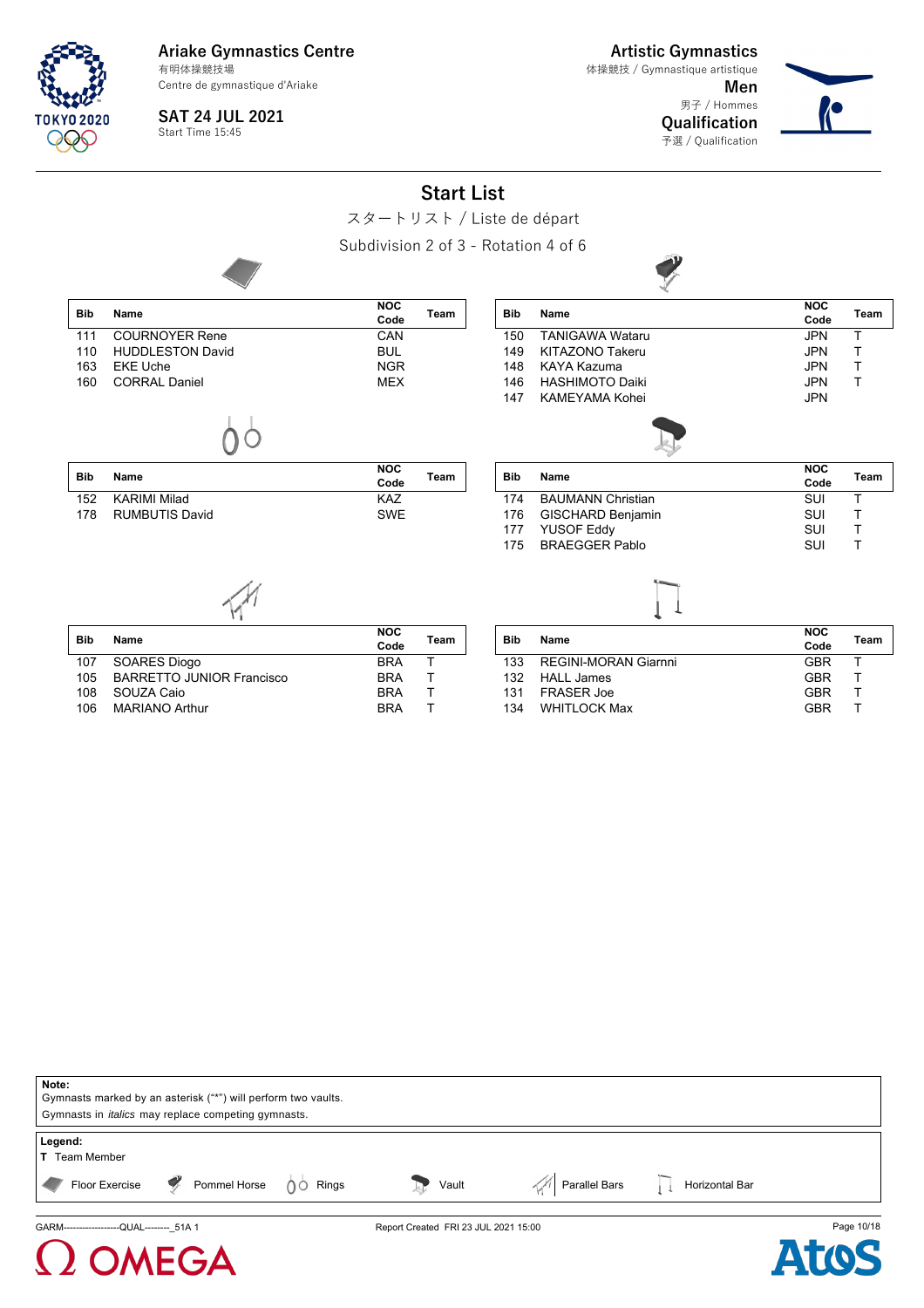Centre de gymnastique d'Ariake

**SAT 24 JUL 2021**

Start Time 16:10

**TOKYO 2020** 999

**Artistic Gymnastics** 体操競技 / Gymnastique artistique

> **Men** 男子 / Hommes **Qualification** 予選 / Qualification

![](_page_10_Picture_6.jpeg)

# **Start List**

スタートリスト / Liste de départ

Subdivision 2 of 3 - Rotation 5 of 6

![](_page_10_Picture_10.jpeg)

|            |                             |                    |        |            | $\mathcal{N}$           |                    |         |
|------------|-----------------------------|--------------------|--------|------------|-------------------------|--------------------|---------|
| <b>Bib</b> | <b>Name</b>                 | <b>NOC</b><br>Code | Team   | <b>Bib</b> | Name                    | <b>NOC</b><br>Code | Team    |
| 132        | <b>HALL James</b>           | <b>GBR</b>         | т      | 110        | <b>HUDDLESTON David</b> | <b>BUL</b>         |         |
| 131        | <b>FRASER Joe</b>           | <b>GBR</b>         | т      | 163        | <b>EKE Uche</b>         | <b>NGR</b>         |         |
| 133        | <b>REGINI-MORAN Giarnni</b> | <b>GBR</b>         | т      | 160        | <b>CORRAL Daniel</b>    | <b>MEX</b>         |         |
| 134        | <b>WHITLOCK Max</b>         | GBR                | $\tau$ | 102        | <b>DAVTYAN Artur</b>    | <b>ARM</b>         |         |
|            |                             |                    |        | 111        | <b>COURNOYER Rene</b>   | CAN                |         |
| <b>Bib</b> | Name                        | <b>NOC</b>         | Team   | Bib        | Name                    | <b>NOC</b>         | Team    |
|            |                             | Code               |        |            |                         | Code               |         |
| 149        | KITAZONO Takeru             | <b>JPN</b>         | T.     | 178        | <b>RUMBUTIS David</b>   | SWE <sup>*</sup>   |         |
| 148        | KAYA Kazuma                 | <b>JPN</b>         | т      | 198        | LE Thanh Tung           | <b>VIE</b>         |         |
| 146        | <b>HASHIMOTO Daiki</b>      | <b>JPN</b>         | T      | 152        | <b>KARIMI Milad</b>     | KAZ                | $\star$ |
| 150        | <b>TANIGAWA Wataru</b>      | <b>JPN</b>         | T      |            |                         |                    |         |
|            |                             |                    |        |            |                         |                    |         |
|            |                             | <b>NOC</b>         |        |            |                         | <b>NOC</b>         |         |

| <b>Bib</b> | Name                     | <b>NOC</b><br>Code | Team |
|------------|--------------------------|--------------------|------|
| 176        | GISCHARD Benjamin        | SUI                |      |
|            | 177 YUSOF Eddy           | SUI                |      |
| 174        | <b>BAUMANN Christian</b> | SUI                |      |
| 175        | <b>BRAEGGER Pablo</b>    | <b>SUI</b>         |      |
|            |                          |                    |      |

| Bib | Name                             | <b>NOC</b> | Team |
|-----|----------------------------------|------------|------|
|     |                                  | Code       |      |
| 107 | SOARES Diogo                     | <b>BRA</b> |      |
| 105 | <b>BARRETTO JUNIOR Francisco</b> | <b>BRA</b> |      |
| 108 | SOUZA Caio                       | <b>BRA</b> |      |
| 106 | <b>MARIANO Arthur</b>            | <b>BRA</b> |      |
|     |                                  |            |      |

| Note:                                      |                                                               |                                      |                                  |            |
|--------------------------------------------|---------------------------------------------------------------|--------------------------------------|----------------------------------|------------|
|                                            | Gymnasts marked by an asterisk ("*") will perform two vaults. |                                      |                                  |            |
|                                            | Gymnasts in <i>italics</i> may replace competing gymnasts.    |                                      |                                  |            |
| Legend:<br><b>T</b> Team Member            |                                                               |                                      |                                  |            |
| Floor Exercise                             | Pommel Horse $\bigcirc$ Rings                                 | Vault                                | Parallel Bars     Horizontal Bar |            |
| GARM--------------------QUAL-------- 51A 1 |                                                               | Report Created FRI 23 JUL 2021 15:00 |                                  | Page 11/18 |

![](_page_10_Picture_15.jpeg)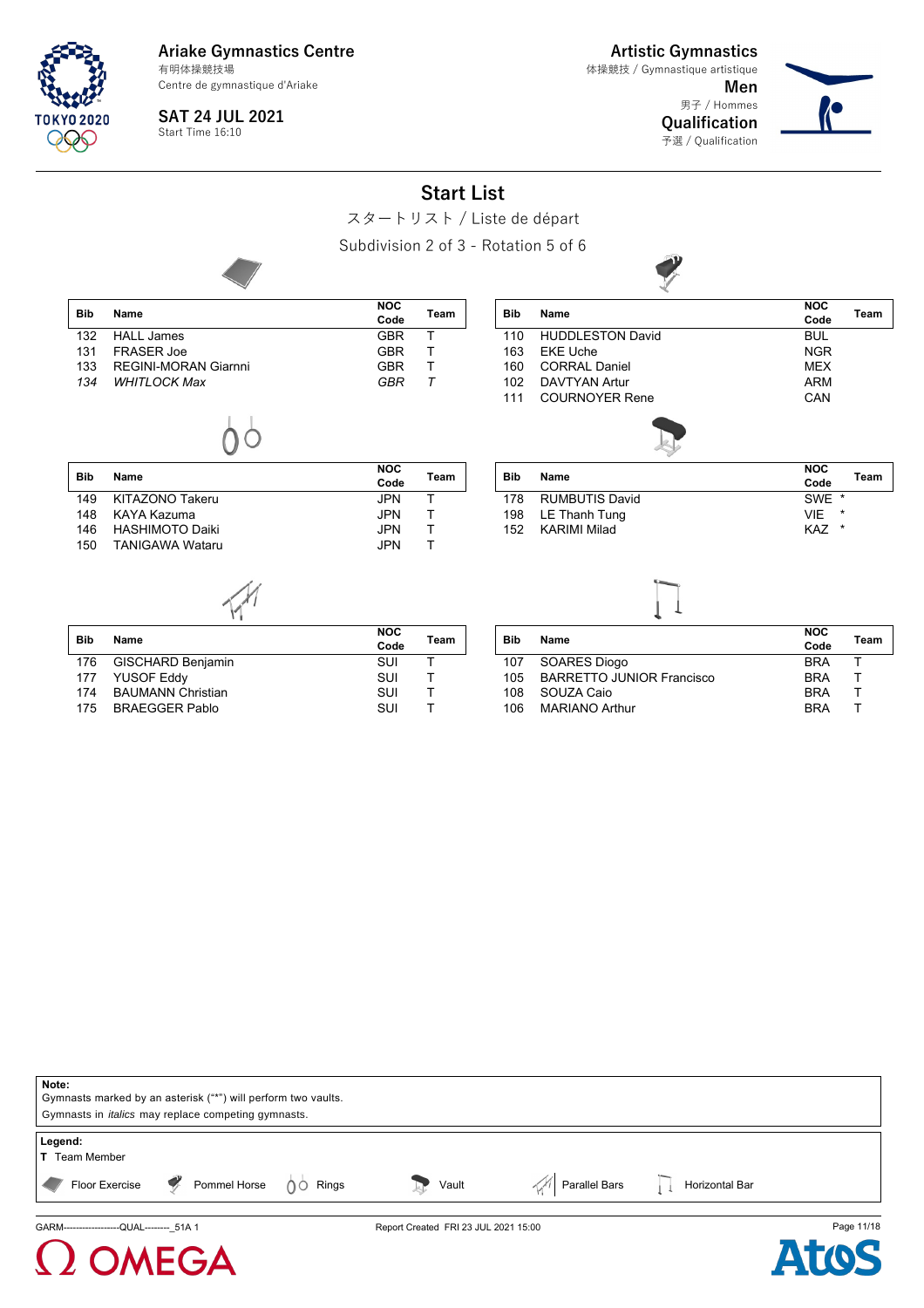Centre de gymnastique d'Ariake **SAT 24 JUL 2021**

Start Time 16:35

FGA

**Artistic Gymnastics** 体操競技 / Gymnastique artistique

> **Men** 男子 / Hommes **Qualification**

予選 / Qualification

![](_page_11_Picture_5.jpeg)

#### **Start List** スタートリスト / Liste de départ Subdivision 2 of 3 - Rotation 6 of 6 **Bib Name NOC Code Team** 105 BARRETTO JUNIOR Francisco BRA T 107 SOARES Diogo BRA T 108 SOUZA Caio **BRAT**<br>106 MARIANO Arthur **BRAT** 106 MARIANO Arthur **BRA Bib Name NOC Code Team** 131 FRASER Joe GBR T<br>132 HALL James GBR T 132 HALL James GBR T 134 WHITLOCK Max 133 REGINI-MORAN Giarnni GBR T **Bib Name NOC Code Team** 163 EKE Uche NGR 139 PETROUNIAS Eleftherios GRE 160 CORRAL Daniel MEX<br>111 COURNOYER Rene MEXICAN 111 COURNOYER Rene 110 HUDDLESTON David **BUL Bib Name NOC Code Team** 149 KITAZONO Takeru JPN T 148 KAYA Kazuma JPN T 146 HASHIMOTO Daiki JPN T 150 TANIGAWA Wataru **Bib Name NOC Code Team** 197 DINH Phuong Thanh VIE 103 BULL Tyson AUS 152 KARIMI Milad<br>178 RUMBUTIS David KAZ SWE 178 RUMBUTIS David **Bib Name NOC Code Team** 176 GISCHARD Benjamin SUI T 177 YUSOF Eddy SUI T 174 BAUMANN Christian SUI T 175 BRAEGGER Pablo

![](_page_11_Picture_7.jpeg)

![](_page_11_Picture_8.jpeg)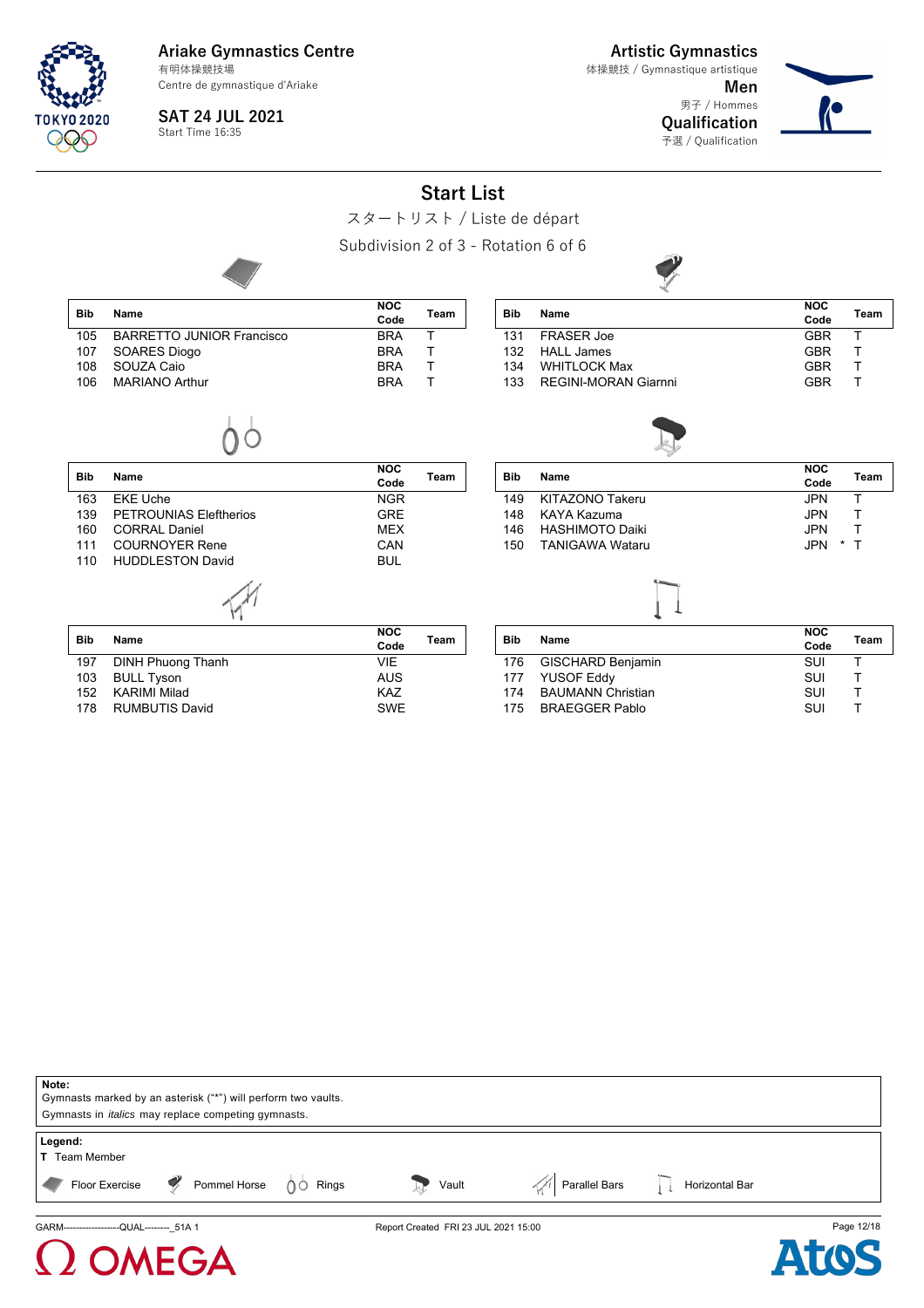Centre de gymnastique d'Ariake

**SAT 24 JUL 2021**

**Bib Name**

135 DAUSER Lukas

**Artistic Gymnastics** 体操競技 / Gymnastique artistique

> **Men** 男子 / Hommes **Qualification** 予選 / Qualification

![](_page_12_Picture_5.jpeg)

**NOC Code Team**

# Start Time 19:30

|  |  | <b>Start List</b> |  |
|--|--|-------------------|--|
|  |  |                   |  |

![](_page_12_Picture_8.jpeg)

![](_page_12_Picture_9.jpeg)

| 180 LEE Chih Kai |  |
|------------------|--|
|                  |  |

![](_page_12_Picture_11.jpeg)

|--|--|

| <b>Bib</b> | Name                      | <b>NOC</b>         | Team |
|------------|---------------------------|--------------------|------|
| 186        | <b>ONDER Ahmet</b>        | Code<br>TUR        |      |
|            |                           |                    |      |
| 184        | ASIL Adem                 | TUR                |      |
| 185        | <b>COLAK Ibrahim</b>      | TUR                |      |
| 144        | <b>EDALLI Ludovico</b>    | <b>ITA</b>         |      |
| 145        | LODADIO Marco             | <b>ITA</b>         |      |
| 166        | <b>YULO Carlos Edriel</b> | PHI                |      |
|            |                           |                    |      |
| <b>Bib</b> | Name                      | <b>NOC</b><br>Code | Team |
| 193        | <b>MOLDAUER Yul</b>       | <b>USA</b>         | т    |
| 194        | WISKUS Shane              | <b>USA</b>         | т    |
| 191        | <b>MALONE Brody</b>       | <b>USA</b>         | т    |
| 192        | <b>MIKULAK Samuel</b>     | USA                | T    |

| <b>Bib</b> | Name                   | <b>NOC</b><br>Code    | Team |
|------------|------------------------|-----------------------|------|
| 129        | <b>FRASCA Loris</b>    | $\star$<br><b>FRA</b> |      |
| 196        | ABDURAKHIMOV Rasuljon  | UZB                   |      |
| 158        | <b>TVOROGAL Robert</b> | *<br>I TU             |      |
| 104        | TIKHONOV Ivan          | A7F<br>*              |      |

![](_page_12_Picture_15.jpeg)

| Bib | Name             | <b>NOC</b> | Team |
|-----|------------------|------------|------|
|     |                  | Code       |      |
|     | 155 RYU Sunghyun | <b>KOR</b> |      |
| 153 | KIM Hansol       | <b>KOR</b> |      |
| 154 | LEE Junho        | <b>KOR</b> |      |
|     | 157 YANG Hakseon | <b>KOR</b> |      |
|     |                  |            |      |

![](_page_12_Picture_17.jpeg)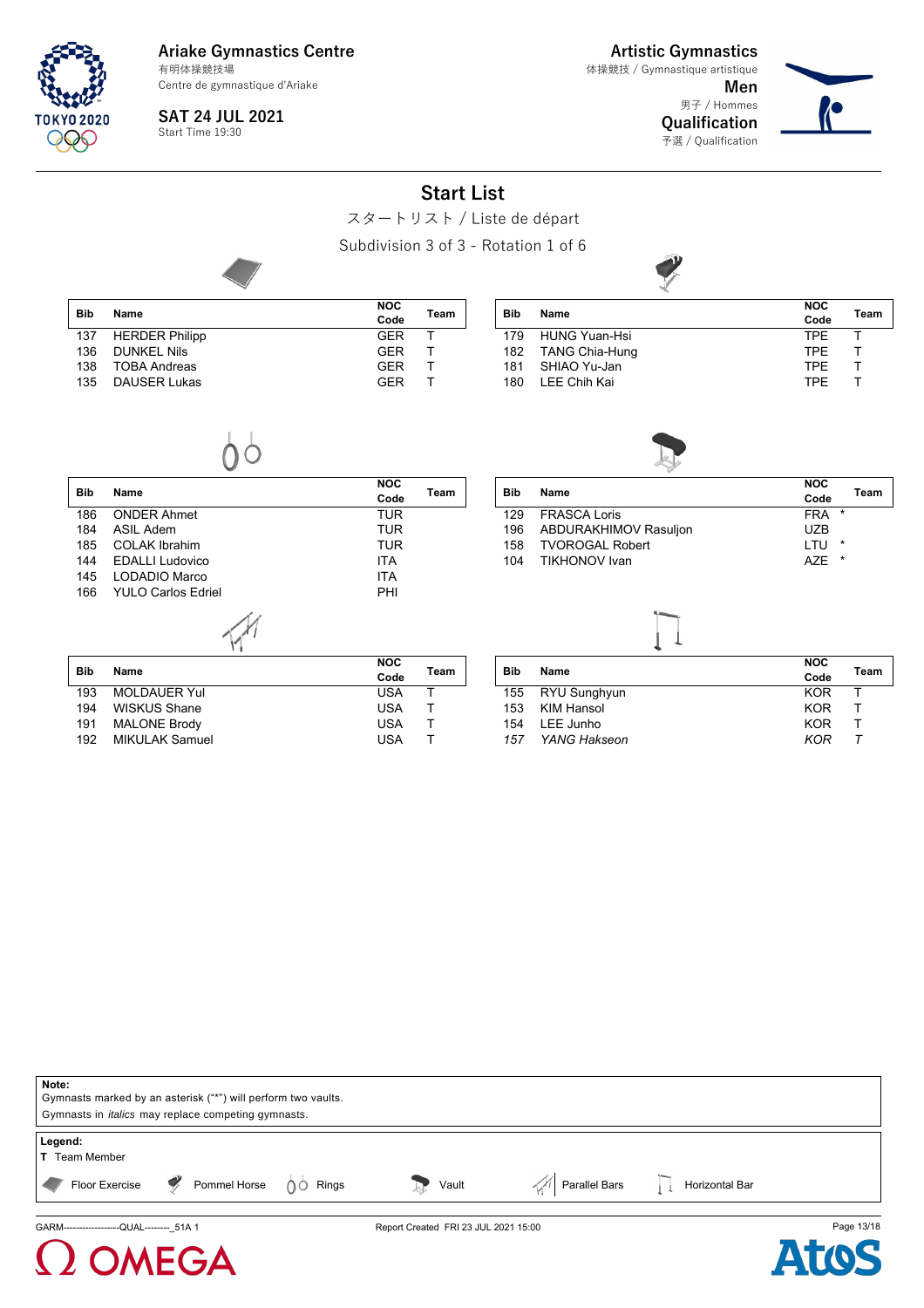Centre de gymnastique d'Ariake

**Artistic Gymnastics** 体操競技 / Gymnastique artistique

> **Men** 男子 / Hommes **Qualification**

予選 / Qualification

![](_page_13_Picture_4.jpeg)

**SAT 24 JUL 2021** Start Time 19:55

**TOKYO 2020** 999

**Start List**

|                 |                       |                                      | OLUIL LIJL  |            |                           |                                   |
|-----------------|-----------------------|--------------------------------------|-------------|------------|---------------------------|-----------------------------------|
|                 |                       | スタートリスト / Liste de départ            |             |            |                           |                                   |
|                 |                       | Subdivision 3 of 3 - Rotation 2 of 6 |             |            |                           |                                   |
|                 |                       |                                      |             |            |                           |                                   |
| <b>Bib</b>      | <b>Name</b>           | <b>NOC</b><br>Code                   | <b>Team</b> | <b>Bib</b> | <b>Name</b>               | <b>NOC</b><br><b>Team</b><br>Code |
| 154             | LEE Junho             | <b>KOR</b>                           | T.          | 137        | <b>HERDER Philipp</b>     | <b>GER</b><br>т                   |
| 153             | <b>KIM Hansol</b>     | <b>KOR</b>                           | T           | 138        | <b>TOBA Andreas</b>       | <b>GER</b><br>т                   |
| 155             | RYU Sunghyun          | <b>KOR</b>                           | T.          | 136        | <b>DUNKEL Nils</b>        | <b>GER</b><br>т                   |
| 157             | YANG Hakseon          | <b>KOR</b>                           | $\tau$      | 135        | <b>DAUSER Lukas</b>       | <b>GER</b><br>Т                   |
|                 |                       |                                      |             |            |                           |                                   |
| <b>Bib</b>      | <b>Name</b>           | <b>NOC</b><br>Code                   | Team        | <b>Bib</b> | Name                      | <b>NOC</b><br>Team<br>Code        |
| 179             | <b>HUNG Yuan-Hsi</b>  | <b>TPE</b>                           | T.          | 186        | <b>ONDER Ahmet</b>        | TUR *                             |
| 181             | SHIAO Yu-Jan          | <b>TPE</b>                           | т           | 184        | <b>ASIL Adem</b>          | TUR *                             |
| 180             | <b>LEE Chih Kai</b>   | <b>TPE</b>                           | T           | 144        | <b>EDALLI Ludovico</b>    | <b>ITA</b>                        |
| 182             | <b>TANG Chia-Hung</b> | <b>TPE</b>                           | T           | 166        | <b>YULO Carlos Edriel</b> | PHI<br>$\star$                    |
|                 |                       |                                      |             |            |                           |                                   |
| <b>Bib</b>      | Name                  | <b>NOC</b><br>Code                   | Team        | <b>Bib</b> | Name                      | <b>NOC</b><br>Team<br>Code        |
| 129             | <b>FRASCA Loris</b>   | <b>FRA</b>                           |             | 194        | <b>WISKUS Shane</b>       | <b>USA</b><br>т                   |
| 10 <sub>6</sub> | ARDURAKHIMOV Posulion | 117R                                 |             |            | $102$ MOLDALIED VIII      | 11C <sub>A</sub><br>T.            |

| <b>Bib</b> |                         | <b>NOC</b> |      |
|------------|-------------------------|------------|------|
|            | Name                    | Code       | Team |
| 129        | <b>FRASCA Loris</b>     | <b>FRA</b> |      |
| 196        | ABDURAKHIMOV Rasuljon   | <b>UZB</b> |      |
| 164        | <b>HEGGEMSNES Sofus</b> | <b>NOR</b> |      |
| 158        | <b>TVOROGAL Robert</b>  | LTU        |      |
| 104        | <b>TIKHONOV Ivan</b>    | A7F        |      |
|            |                         |            |      |

| <b>Bib</b> | Name                  | <b>NOC</b> | Team |
|------------|-----------------------|------------|------|
|            |                       | Code       |      |
| 194        | WISKUS Shane          | <b>USA</b> |      |
| 193        | <b>MOLDAUER Yul</b>   | <b>USA</b> |      |
| 191        | <b>MALONE Brody</b>   | <b>USA</b> |      |
| 192        | <b>MIKULAK Samuel</b> | USA        |      |

| Note:                                                                                                                       |                                      |                                |            |
|-----------------------------------------------------------------------------------------------------------------------------|--------------------------------------|--------------------------------|------------|
| Gymnasts marked by an asterisk ("*") will perform two vaults.<br>Gymnasts in <i>italics</i> may replace competing gymnasts. |                                      |                                |            |
|                                                                                                                             |                                      |                                |            |
| Legend:<br><b>T</b> Team Member                                                                                             |                                      |                                |            |
| Pommel Horse $\bigcirc$ Rings<br>$\mathbb{F}$ Floor Exercise<br>$\blacktriangleleft$                                        | Vault                                | Parallel Bars   Horizontal Bar |            |
| GARM-------------------QUAL-------- 51A 1                                                                                   | Report Created FRI 23 JUL 2021 15:00 |                                | Page 14/18 |

![](_page_13_Picture_11.jpeg)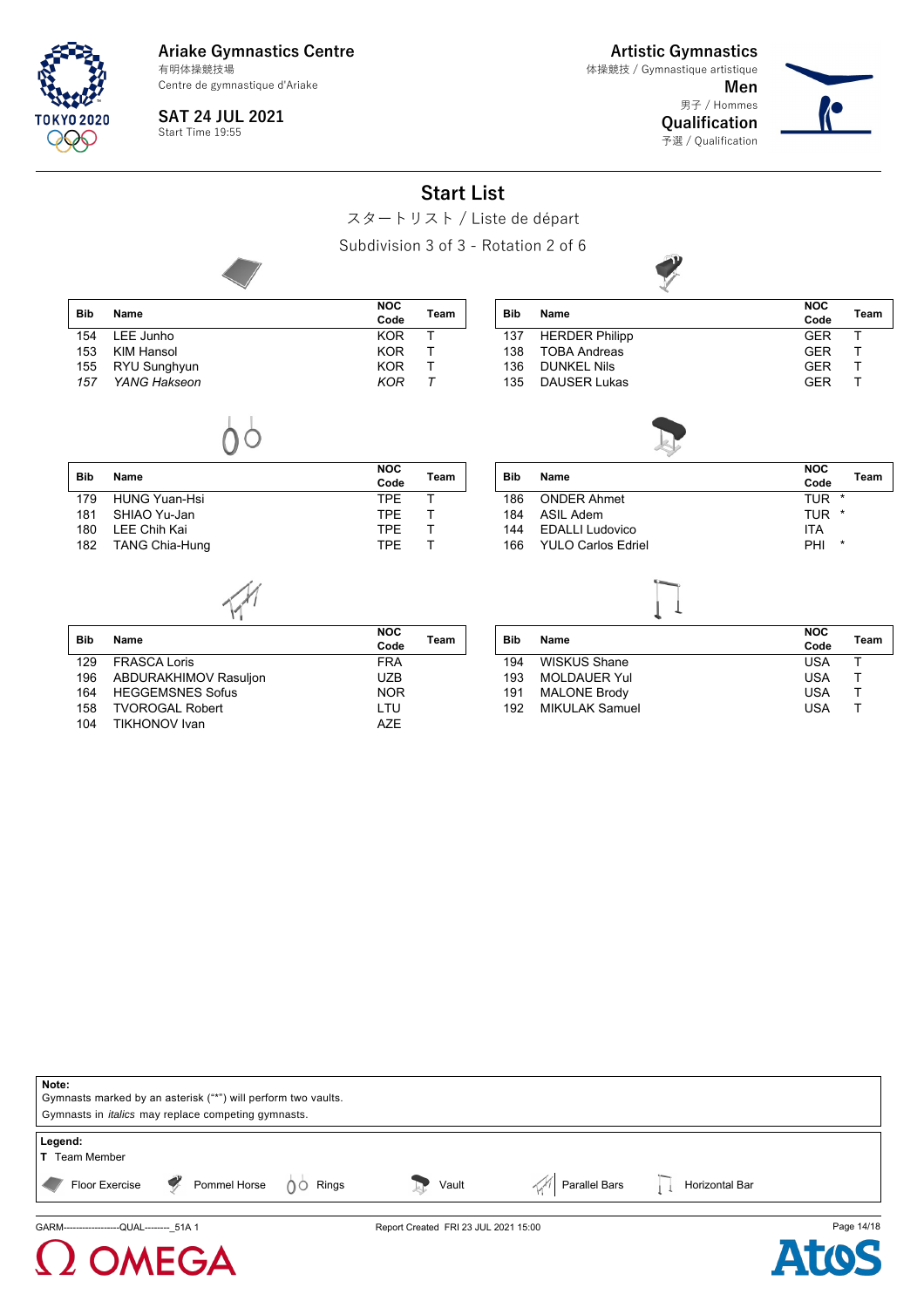Centre de gymnastique d'Ariake

**Artistic Gymnastics**

**Men** 男子 / Hommes 体操競技 / Gymnastique artistique

**Qualification** 予選 / Qualification

![](_page_14_Picture_5.jpeg)

TNKYN 2020

**SAT 24 JUL 2021** Start Time 20:20

> **Start List** スタートリスト / Liste de départ

![](_page_14_Figure_9.jpeg)

TIKHONOV Ivan

166 YULO Carlos Edriel **PHI**<br>186 ONDER Ahmet **PHI** TUR ONDER Ahmet

| Note:                                                         |                                      |                                |            |
|---------------------------------------------------------------|--------------------------------------|--------------------------------|------------|
| Gymnasts marked by an asterisk ("*") will perform two vaults. |                                      |                                |            |
| Gymnasts in <i>italics</i> may replace competing gymnasts.    |                                      |                                |            |
| Legend:<br><b>T</b> Team Member                               |                                      |                                |            |
| Floor Exercise P Pommel Horse 00 Rings                        | Vault                                | Parallel Bars   Horizontal Bar |            |
| GARM--------------------QUAL-------- 51A 1                    | Report Created FRI 23 JUL 2021 15:00 |                                | Page 15/18 |

![](_page_14_Picture_12.jpeg)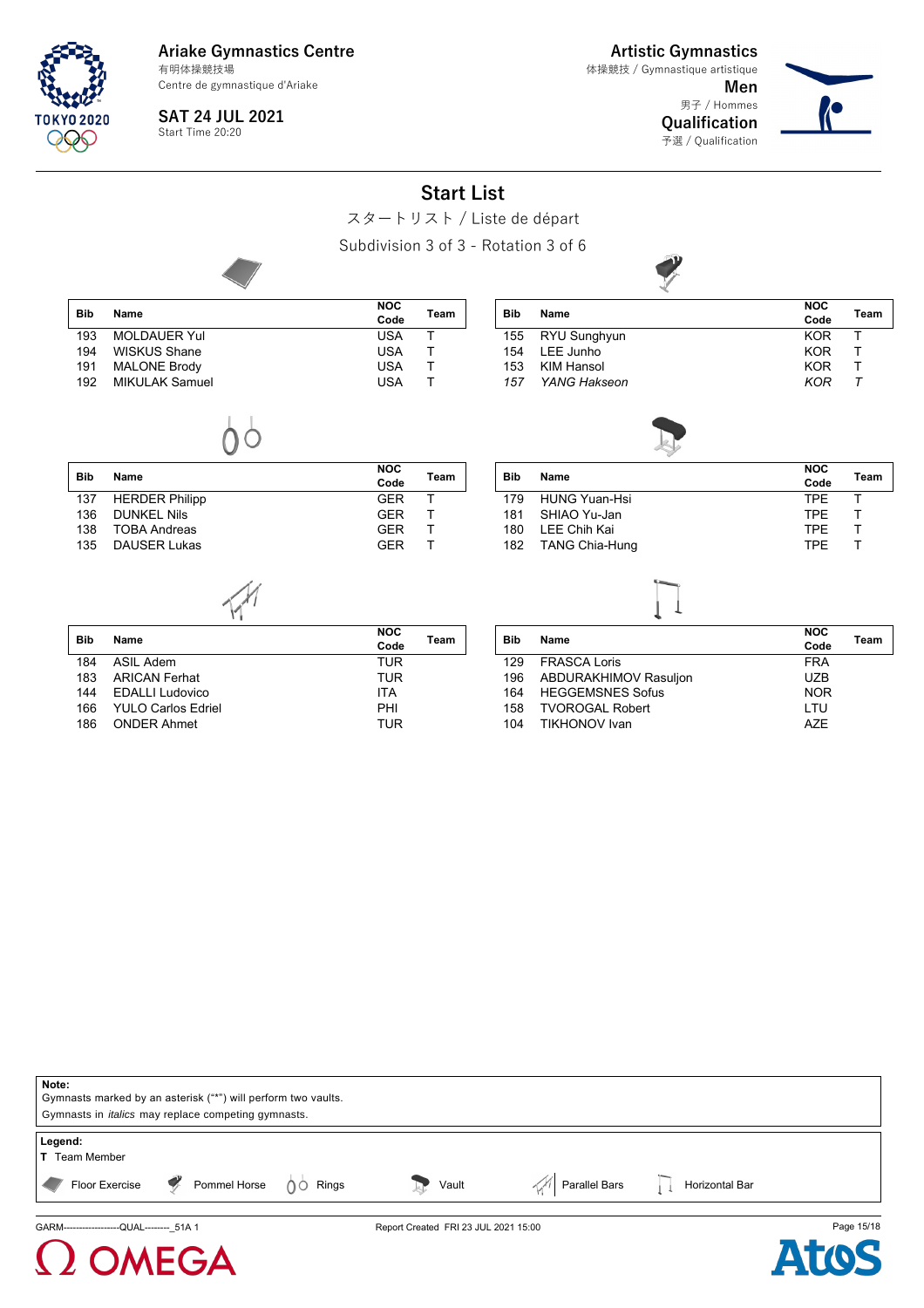Centre de gymnastique d'Ariake

**Artistic Gymnastics** 体操競技 / Gymnastique artistique

> **Men** 男子 / Hommes **Qualification**

予選 / Qualification

![](_page_15_Picture_4.jpeg)

**SAT 24 JUL 2021** Start Time 20:45

TNKYN 2020

**Start List**

![](_page_15_Picture_7.jpeg)

Subdivision 3 of 3 - Rotation 4 of 6

![](_page_15_Figure_9.jpeg)

| Note:<br>Gymnasts marked by an asterisk ("*") will perform two vaults.<br>Gymnasts in <i>italics</i> may replace competing gymnasts. |                                      |               |                |            |
|--------------------------------------------------------------------------------------------------------------------------------------|--------------------------------------|---------------|----------------|------------|
| Legend:<br><b>T</b> Team Member<br>Pommel Horse<br>$\bullet$<br>Rings<br>Floor Exercise<br>$0^{\circ}$                               | Vault                                | Parallel Bars | Horizontal Bar |            |
| GARM-------------------QUAL-------- 51A 1<br><b>(2) OMEGA</b>                                                                        | Report Created FRI 23 JUL 2021 15:00 |               |                | Page 16/18 |

![](_page_15_Picture_11.jpeg)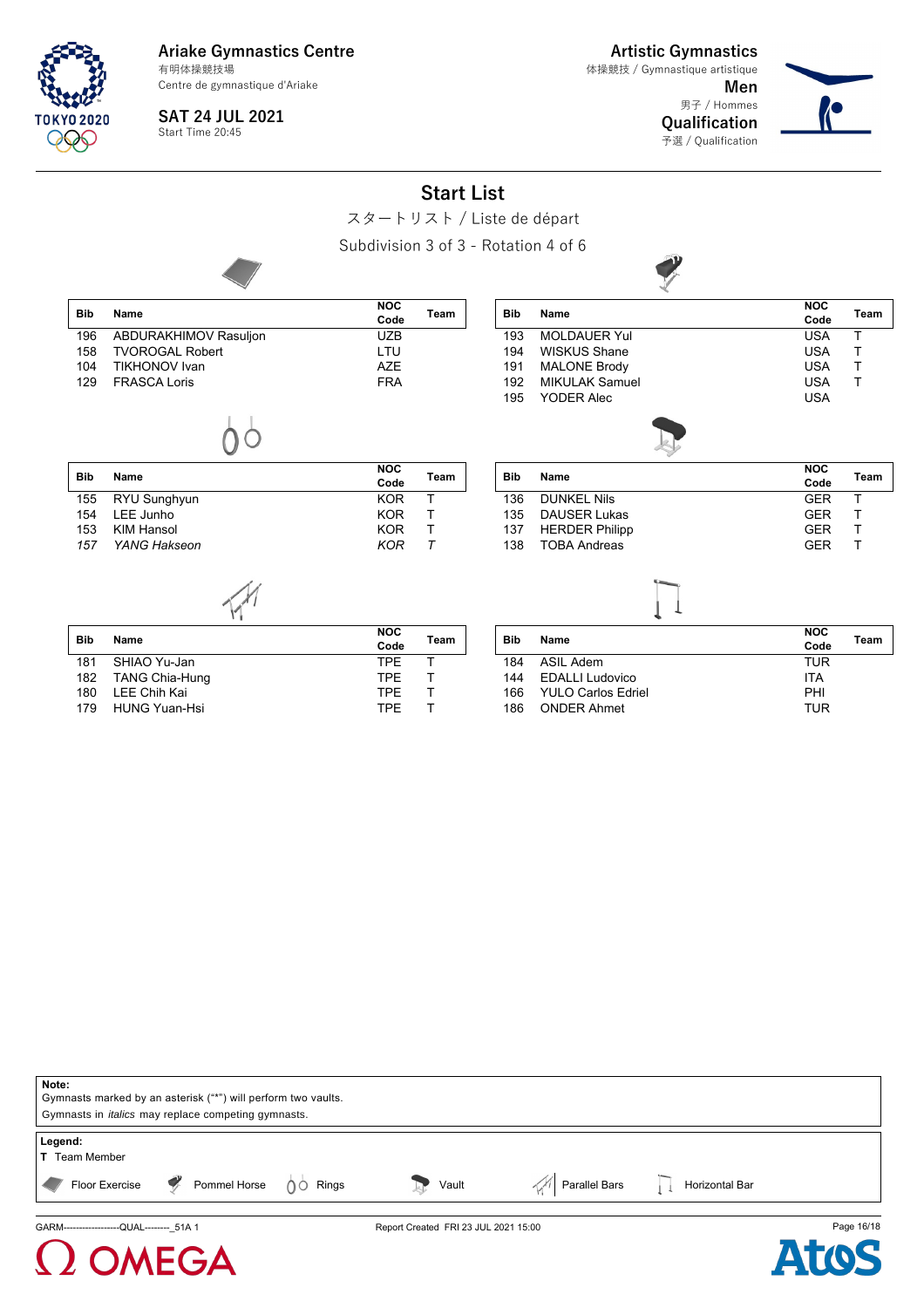Centre de gymnastique d'Ariake

**SAT 24 JUL 2021**

Start Time 21:10

**TOKYO 2020** 999

**Artistic Gymnastics** 体操競技 / Gymnastique artistique

> **Men** 男子 / Hommes **Qualification** 予選 / Qualification

![](_page_16_Picture_6.jpeg)

**NOC Code Team**

# **Start List**

Subdivision 3 of 3 - Rotation 5 of 6

![](_page_16_Picture_10.jpeg)

| <b>Bib</b> | Name                      | <b>NOC</b><br>Team<br>Code | <b>Bib</b> | Name                    | <b>NOC</b><br>Code |
|------------|---------------------------|----------------------------|------------|-------------------------|--------------------|
| 144        | <b>EDALLI Ludovico</b>    | ITA                        | 164        | <b>HEGGEMSNES Sofus</b> | <b>NOR</b>         |
| 166        | <b>YULO Carlos Edriel</b> | <b>PHI</b>                 | 158        | <b>TVOROGAL Robert</b>  | LTU                |
| 184        | ASIL Adem                 | <b>TUR</b>                 | 104        | <b>TIKHONOV</b> Ivan    | <b>AZE</b>         |
| 186        | <b>ONDER Ahmet</b>        | <b>TUR</b>                 | 129        | <b>FRASCA Loris</b>     | <b>FRA</b>         |
|            |                           |                            | 130        | <b>TOMMASONE Cyril</b>  | <b>FRA</b>         |
|            |                           |                            | 196        | ABDURAKHIMOV Rasuljon   | <b>UZB</b>         |
|            |                           |                            |            |                         |                    |

| <b>Bib</b> | Name                  | <b>NOC</b> | Team |  |
|------------|-----------------------|------------|------|--|
|            |                       | Code       |      |  |
| 194        | WISKUS Shane          | USA        |      |  |
| 193        | <b>MOLDAUER Yul</b>   | USA        |      |  |
| 191        | <b>MALONE Brody</b>   | <b>USA</b> |      |  |
| 192        | <b>MIKULAK Samuel</b> | USA        |      |  |
|            |                       |            |      |  |

| Bib | Name              | <b>NOC</b>       | Team  |
|-----|-------------------|------------------|-------|
|     |                   | Code             |       |
| 155 | RYU Sunghyun      | <b>KOR</b>       |       |
| 153 | <b>KIM Hansol</b> | <b>KOR</b>       | $*$ T |
| 154 | LEE Junho         | KOR * T          |       |
| 157 | YANG Hakseon      | KOR * T          |       |
| 156 | SHIN Jeahwan      | KOR <sup>*</sup> |       |

EGA

| <b>Bib</b> | Name                | <b>NOC</b><br>Code | Team |
|------------|---------------------|--------------------|------|
| 138        | TOBA Andreas        | <b>GFR</b>         |      |
|            | 137 HERDER Philipp  | <b>GFR</b>         |      |
| 136        | <b>DUNKEL Nils</b>  | <b>GFR</b>         |      |
| 135        | <b>DAUSER Lukas</b> | GFR                |      |

| Bib | Name               | <b>NOC</b><br>Code | Team |
|-----|--------------------|--------------------|------|
| 181 | SHIAO Yu-Jan       | <b>TPF</b>         |      |
| 180 | LEE Chih Kai       | <b>TPF</b>         |      |
|     | 182 TANG Chia-Hung | <b>TPF</b>         |      |
| 179 | HUNG Yuan-Hsi      | <b>TPF</b>         |      |

![](_page_16_Picture_17.jpeg)

![](_page_16_Picture_18.jpeg)